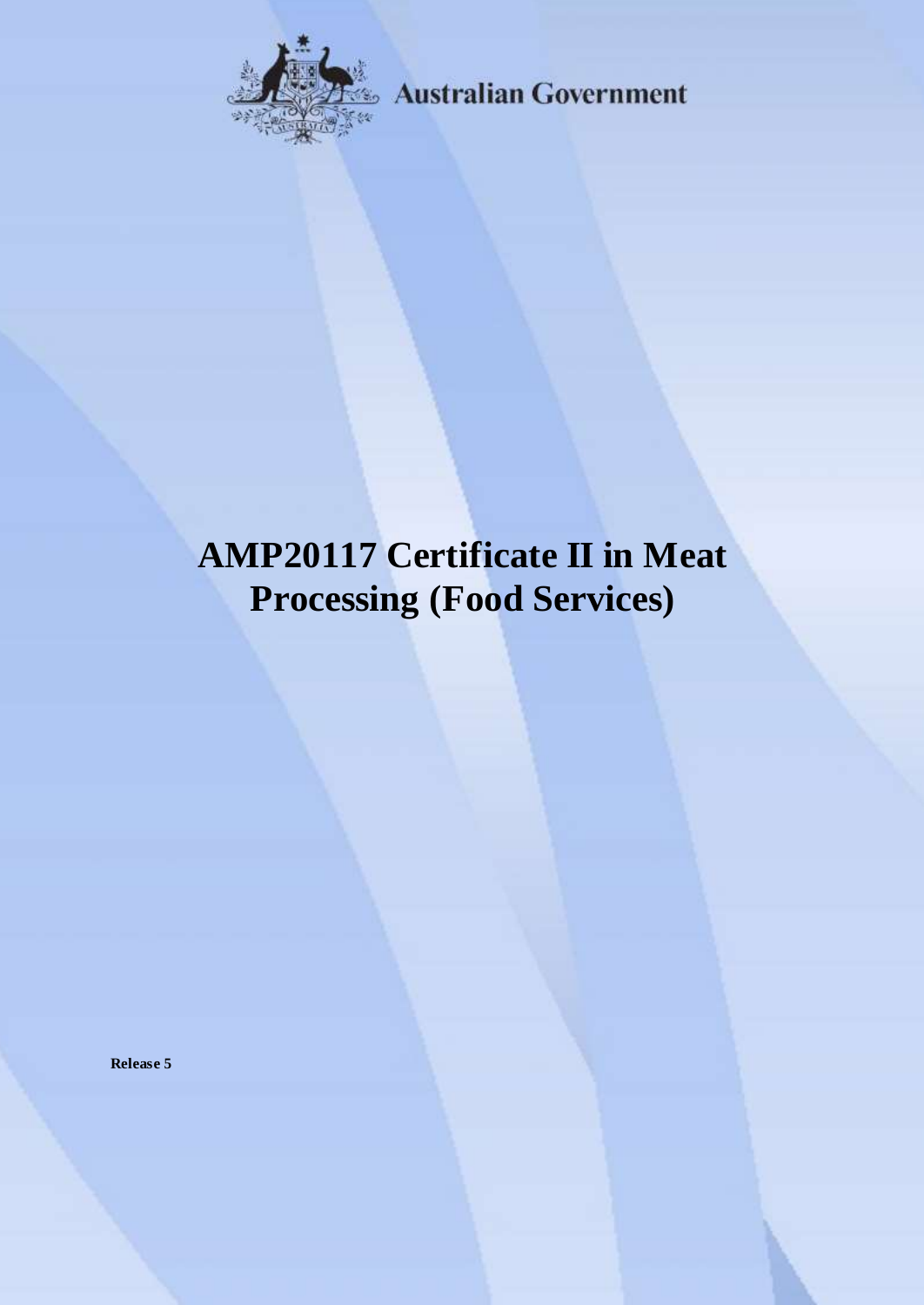# **AMP20117 Certificate II in Meat Processing (Food Services)**

| <b>Release</b> | <b>Comments</b>                                                                            |
|----------------|--------------------------------------------------------------------------------------------|
| Release 5      | This version released with AMP Australian Meat Processing Training<br>Package Version 7.0. |
| Release 4      | This version released with AMP Australian Meat Processing Training<br>Package Version 5.1. |
| Release 3      | This version released with AMP Australian Meat Processing Training<br>Package Version 5.0. |
| Release 2      | This version released with AMP Australian Meat Processing Training<br>Package Version 4.0. |
| Release 1      | This version released with AMP Australian Meat Processing Training<br>Package Version 3.0. |

## **Modification History**

# **Qualification Description**

This qualification covers work activities undertaken by workers commencing work in meat enterprises which undertake specialised services, such as preparing shelf ready retail products, meat wholesalers, specialty meat cuts, gourmet meat, bulk value-added products, and providing meat preparation customer service.

The AMP20117 Certificate II in Meat Processing (Food Services) is a highly flexible qualification enabling selections to be made from a wide range of units.

Graduates from this qualification will be able to:

- access, record and act on a defined range of information from a range of sources
- apply and communicate known solutions to a limited range of predictable problems
- use a limited range of equipment to complete tasks involving known routines and procedures with a limited range of options.

No licensing, legislative or certification requirements apply to this qualification at the time of publication.

# **Entry Requirements**

There are no entry requirements for this qualification.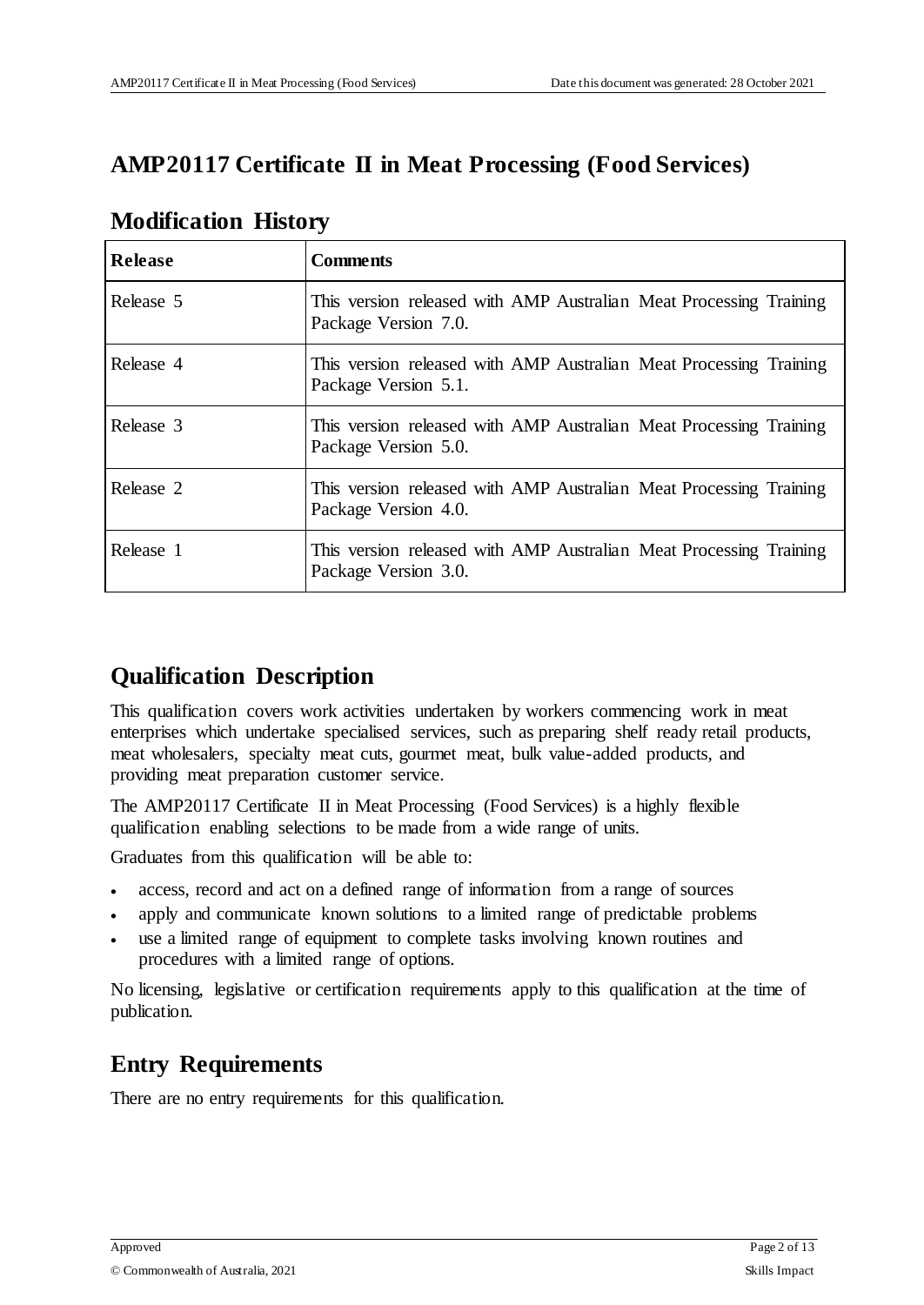# **Packaging Rules**

To achieve this qualification, competency must be demonstrated in:

- 14\* units of competency:
	- 6 core units plus
	- 8 elective units.

Elective units must ensure the integrity of the qualification's Australian Qualification Framework (AQF) alignment and contribute to a valid, industry-supported vocational outcome. The electives are to be chosen as follows:

- 6 from the elective groups A, B, C, D, E, F or G
- Either AMPA2068 Inspect meat for defects or AMPA2078 Inspect meat for defects in a packing room may be selected. A candidate may not select both units.
- Important note : Units selected from Group A must be worth 2 or more points (if a 1-point unit is selected, then an additional unit must be selected to make up the 2 points).

The remaining 2 units may be selected from the elective list, or this or any other endorsed Training Package or Accredited Course. Selected units must be relevant to job outcomes in Food Services and must be chosen to ensure the integrity of the qualification outcome at AQF level 2.

#### **Core Units**

| AMPCOR201 | Maintain personal equipment                             |
|-----------|---------------------------------------------------------|
| AMPCOR202 | Apply hygiene and sanitation practices                  |
| AMPCOR203 | Comply with Quality Assurance and HACCP<br>requirements |
| AMPCOR204 | Follow safe work policies and procedures                |
| AMPCOR205 | Communicate in the workplace                            |
| AMPCOR206 | Overview the meat industry                              |

#### **Elective Units**

An asterisk (\*) next to the unit code indicates that there are prerequisite requirements which must be met when packaging the qualification. Please refer to the Prerequisite requirements table for details.

#### **Group A (Units from the Abattoirs sector)**

#### **Operate mechanical aids**

| <b>AMPA2026</b> | Operate whizzard knife |  |
|-----------------|------------------------|--|
| <b>AMPA2031</b> | Operate circular saw   |  |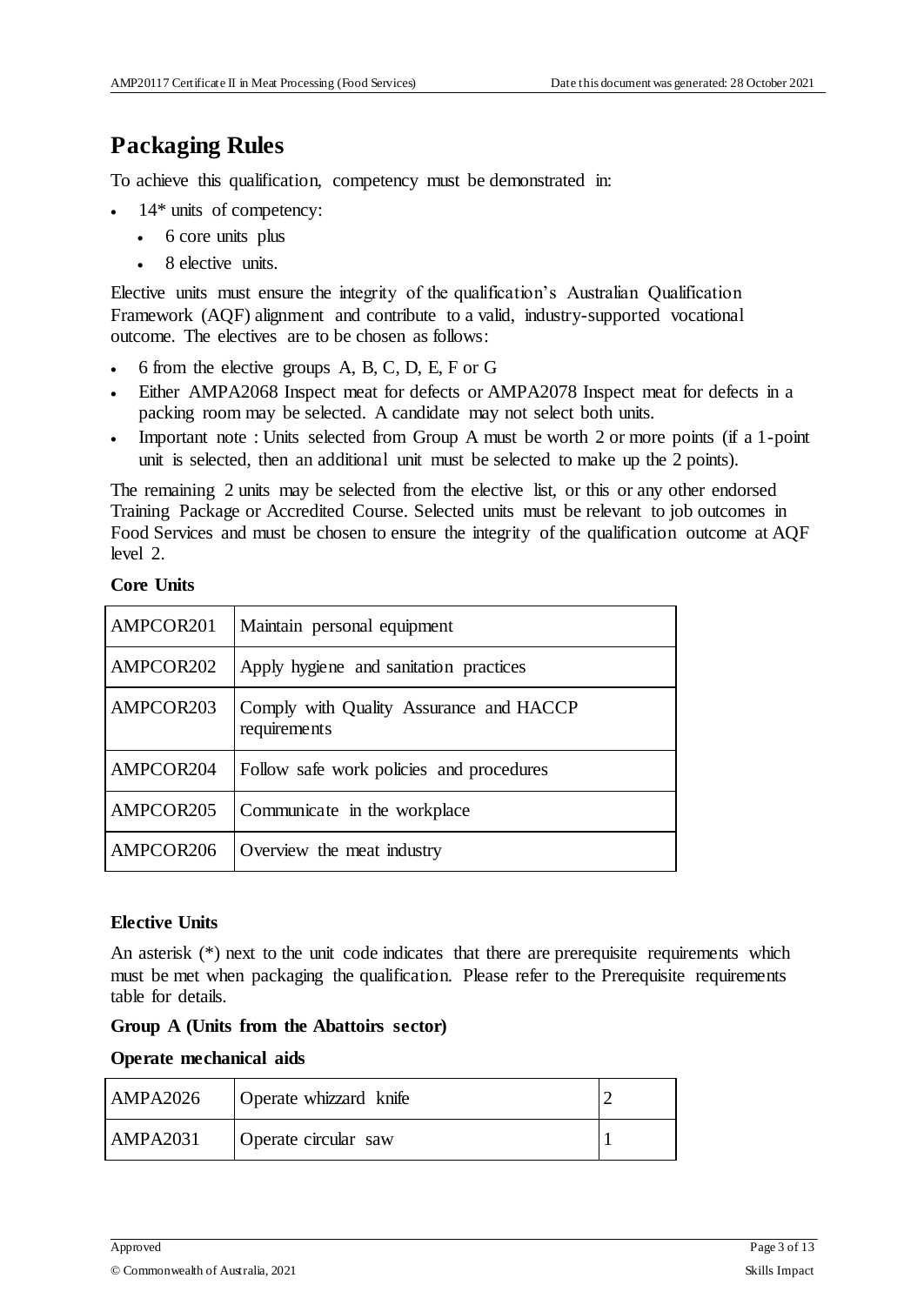| <b>AMPA2035</b> | Operate new technology or process                   |  |
|-----------------|-----------------------------------------------------|--|
| <b>AMPA2037</b> | De-rind meat cuts                                   |  |
| <b>AMPA2038</b> | De-nude meat cuts                                   |  |
| <b>AMPA2040</b> | Operate frenching machine                           |  |
| <b>AMPA2041</b> | Operate cubing machine                              |  |
| <b>AMPA2042</b> | Cure and corn product in a meat processing<br>plant |  |

#### **Trim carcase**

| AMPA2044*   | Trim neck                                     |   |
|-------------|-----------------------------------------------|---|
| AMPA2045*   | Trim forequarter to specification             |   |
| AMPA2046*   | Trim hindquarter to specification             | 2 |
| $AMPA2047*$ | Inspect hind quarter and remove contamination | 2 |
| AMPA2048*   | Inspect forequarter and remove contamination  | 2 |
| AMPA2049*   | Remove spinal cord                            |   |

## **Despatch carcase from the slaughter floor**

| <b>AMPA2060</b> | Grade carcase                          | 8 |
|-----------------|----------------------------------------|---|
| <b>AMPA2061</b> | Weigh carcase                          | 2 |
| <b>AMPA2062</b> | Operate semi-automatic tagging machine | 4 |
| AMPA2063*       | Measure fat                            |   |
| AMPA2064        | Label and stamp carcase                | 2 |
| <b>AMPA2065</b> | Wash carcase                           |   |
| AMPA2067*       | Remove tenderloin                      |   |

#### **Pack meat products**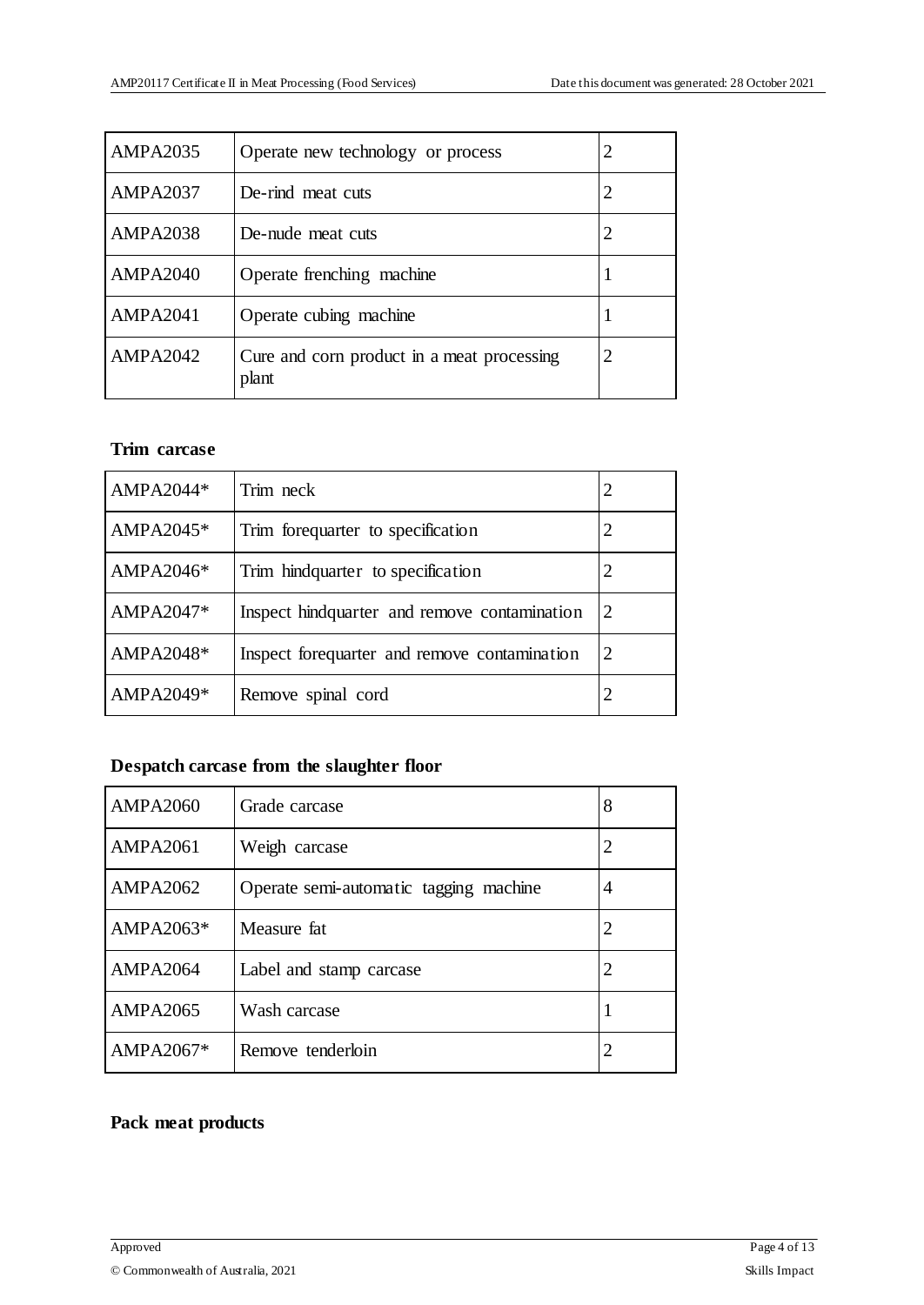| AMPA2068*       | Inspect meat for defects                    | 4 |
|-----------------|---------------------------------------------|---|
| <b>AMPA2069</b> | Assemble and prepare cartons                |   |
| <b>AMPA2070</b> | Identify cuts and specifications            | 6 |
| <b>AMPA2071</b> | Pack meat products                          | 6 |
| <b>AMPA2073</b> | Operate carton scales                       |   |
| <b>AMPA2078</b> | Inspect meat for defects in a packing room* | 4 |

#### **Operate packaging machinery**

| <b>AMPA2072</b> | Operate carton sealing machine             |  |
|-----------------|--------------------------------------------|--|
| <b>AMPA2074</b> | Operate strapping machine                  |  |
| <b>AMPA2075</b> | Operate carton forming machine             |  |
| <b>AMPA2076</b> | Operate automatic CL determination machine |  |

## **Loadout product**

| <b>AMPA2108</b> | Loadout meat product             | 4 |
|-----------------|----------------------------------|---|
| <b>AMPA2109</b> | Store carcase product            |   |
| <b>AMPA2110</b> | Store carton product             |   |
| <b>AMPA2111</b> | Locate storage areas and product |   |
| <b>AMPA2112</b> | Complete re-pack operation       | 4 |
| <b>AMPA2113</b> | Bag carcase                      |   |

#### **Clean after operations**

| <b>AMPA2171</b> | Clean carcase hanging equipment        |  |
|-----------------|----------------------------------------|--|
| <b>AMPA2172</b> | Clean amenities and grounds            |  |
| <b>AMPA2173</b> | Overview cleaning program              |  |
| <b>AMPA2174</b> | Clean after operations $-$ boning room |  |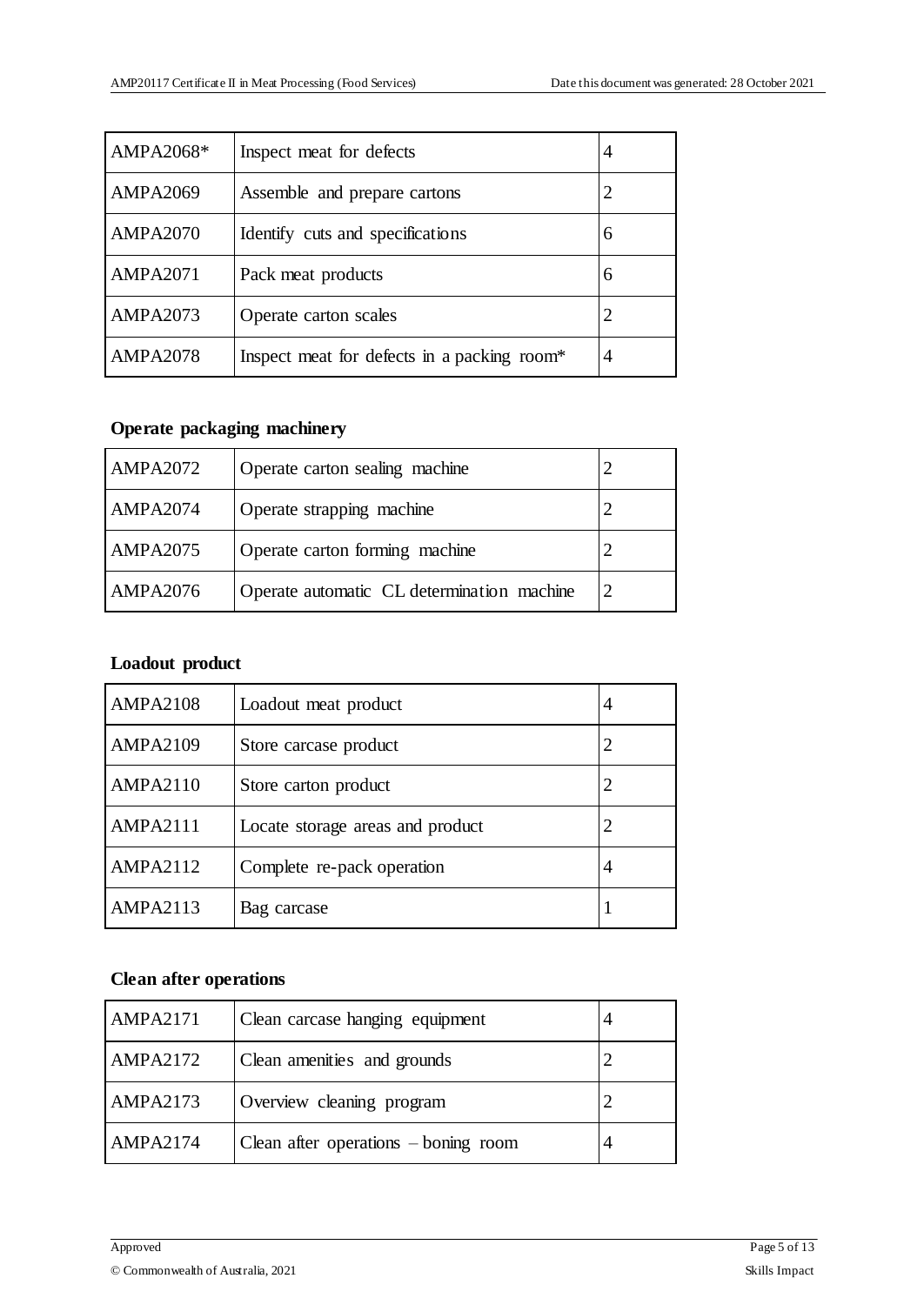#### **Operate vehicle**

| <b>AMPA2176</b> | Transport meat and meat products |  |
|-----------------|----------------------------------|--|
|-----------------|----------------------------------|--|

#### **Group B (Units from the poultry processing sector)**

| AMPP201 | Operate a poultry dicing, stripping or mincing process          |
|---------|-----------------------------------------------------------------|
| AMPP202 | Operate a poultry evisceration process                          |
| AMPP203 | Grade poultry carcase                                           |
| AMPP204 | Harvest edible poultry offal                                    |
| AMPP205 | Operate a poultry marinade injecting process                    |
| AMPP206 | Operate a poultry washing and chilling process                  |
| AMPP207 | Operate the bird receival and hanging process                   |
| AMPP208 | Operate a poultry stunning, killing and defeathering<br>process |
| AMPP209 | Operate the live bird receival process                          |
| AMPP210 | Prepare birds for stunning                                      |

## **Group C (Units from the meat retailing sector)**

| AMPR101    | Identify species and meat cuts                 |  |  |  |
|------------|------------------------------------------------|--|--|--|
| $AMPR102*$ | Trim meat for further processing               |  |  |  |
| AMPR103    | Store meat product                             |  |  |  |
| AMPR104*   | Prepare minced meat and minced meat products   |  |  |  |
| AMPR105    | Provide service to customers                   |  |  |  |
| AMPR106    | Process sales transactions                     |  |  |  |
| AMPR107    | Undertake minor routine maintenance            |  |  |  |
| AMPR108    | Monitor meat temperature from receival to sale |  |  |  |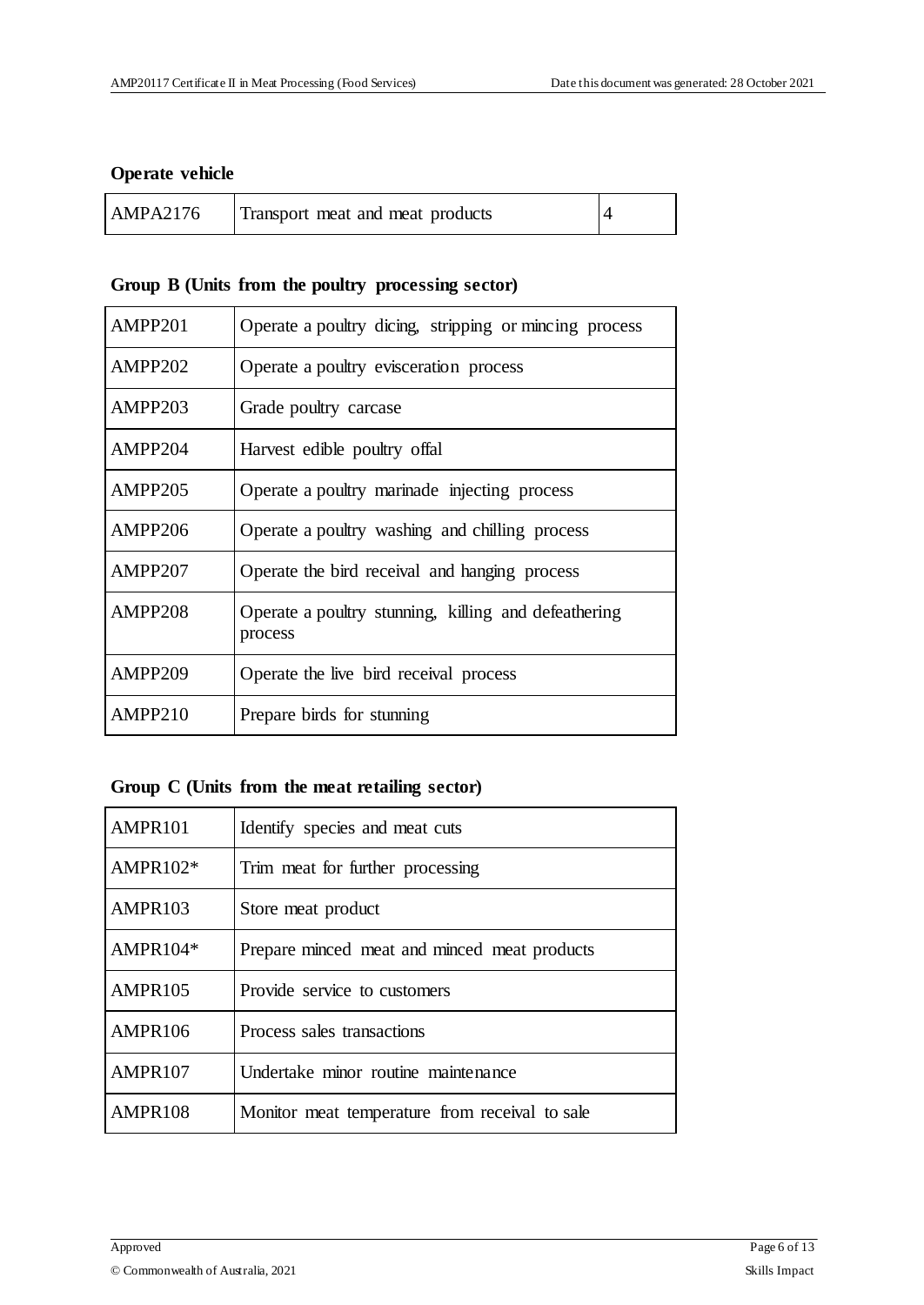| AMPR201         | Break and cut product using a bandsaw                            |  |  |  |
|-----------------|------------------------------------------------------------------|--|--|--|
| AMPR202         | Provide advice on cooking and storage of meat products           |  |  |  |
| AMPR203         | Select, weigh and package meat for sale                          |  |  |  |
| AMPR204         | Package products using manual packing and labelling<br>equipment |  |  |  |
| AMPR205*        | Use basic methods of meat cookery                                |  |  |  |
| AMPR206         | Vacuum pack products in a retail operation                       |  |  |  |
| AMPR207         | Undertake routine preventative maintenance                       |  |  |  |
| AMPR208         | Make and sell sausages                                           |  |  |  |
| <b>AMPR209*</b> | Produce and sell value-added products                            |  |  |  |
| AMPR210         | Receive meat products                                            |  |  |  |
| AMPR212         | Clean meat retail work area                                      |  |  |  |

## **Group D (Units from the Smallgoods sector)**

| AMPS201        | Package product using thermoform process     |  |  |  |
|----------------|----------------------------------------------|--|--|--|
| AMPS203        | Operate bar and coder systems                |  |  |  |
| AMPS205        | Select, identify and prepare casings         |  |  |  |
| AMPS206        | Manually shape and form product              |  |  |  |
| AMPS208        | Rotate stored meat                           |  |  |  |
| <b>AMPS209</b> | Rotate meat product                          |  |  |  |
| AMPS210        | Inspect carton meat                          |  |  |  |
| AMPS211        | Prepare dry ingredients                      |  |  |  |
| AMPS212        | Measure and calculate routine workplace data |  |  |  |
| AMPS213        | Manually link and tie product                |  |  |  |

## **Group E (Meat Processing cross-sectoral units)**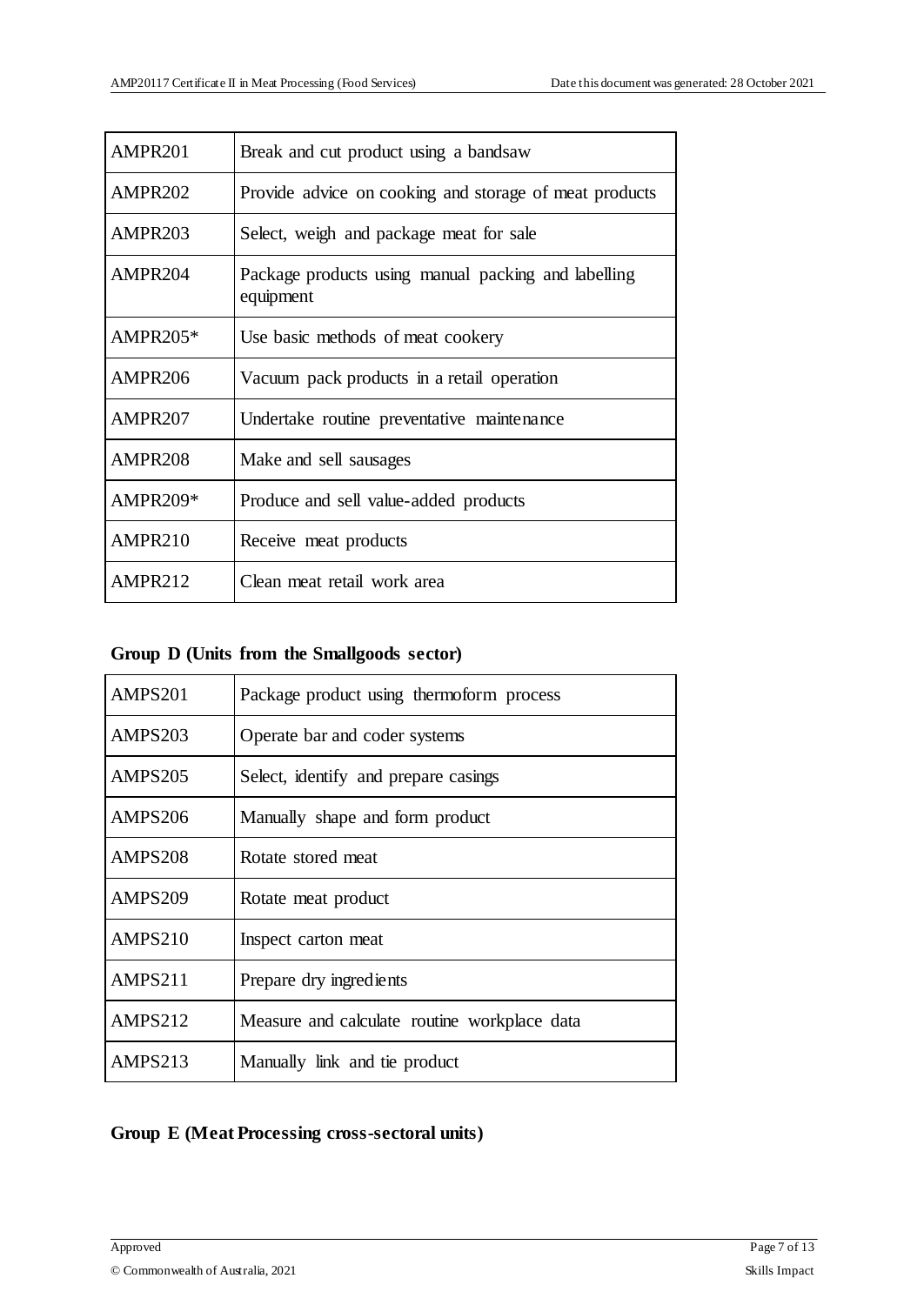| AMPX201    | Prepare and operate bandsaw                                                                |  |  |  |
|------------|--------------------------------------------------------------------------------------------|--|--|--|
| AMPX202    | Clean work area during operations                                                          |  |  |  |
| AMPX203    | Operate scales and semi-automatic labelling machinery                                      |  |  |  |
| AMPX204    | Maintain production records                                                                |  |  |  |
| AMPX205    | Clean chillers                                                                             |  |  |  |
| AMPX206    | Operate forklift in a specific workplace                                                   |  |  |  |
| AMPX207    | Vacuum pack product                                                                        |  |  |  |
| AMPX208    | Apply environmentally sustainable work practices                                           |  |  |  |
| AMPX209    | Sharpen knives                                                                             |  |  |  |
| AMPX210*   | Prepare and slice meat cuts                                                                |  |  |  |
| $AMPX211*$ | Trim meat to specifications                                                                |  |  |  |
| AMPX212    | Package product using automatic packing and labelling<br>equipment                         |  |  |  |
| AMPX213    | Despatch meat product                                                                      |  |  |  |
| AMPX214    | Package meat and smallgoods product for retail sale                                        |  |  |  |
| AMPX215    | Operate tenderiser                                                                         |  |  |  |
| AMPX216    | Operate mincer                                                                             |  |  |  |
| AMPX217    | Package product using gas flushing process                                                 |  |  |  |
| AMPX218    | Operate metal detection unit                                                               |  |  |  |
| AMPX219    | Follow electronic labelling and traceability systems in a<br>food processing establishment |  |  |  |
| AMPX230    | Undertake pest control in a food processing<br>establishment                               |  |  |  |

#### **Group F (Units from the food processing sector)**

| FBPOPR1010 Carry out manual handling tasks                  |
|-------------------------------------------------------------|
| FBPOPR2001 Work effectively in the food processing industry |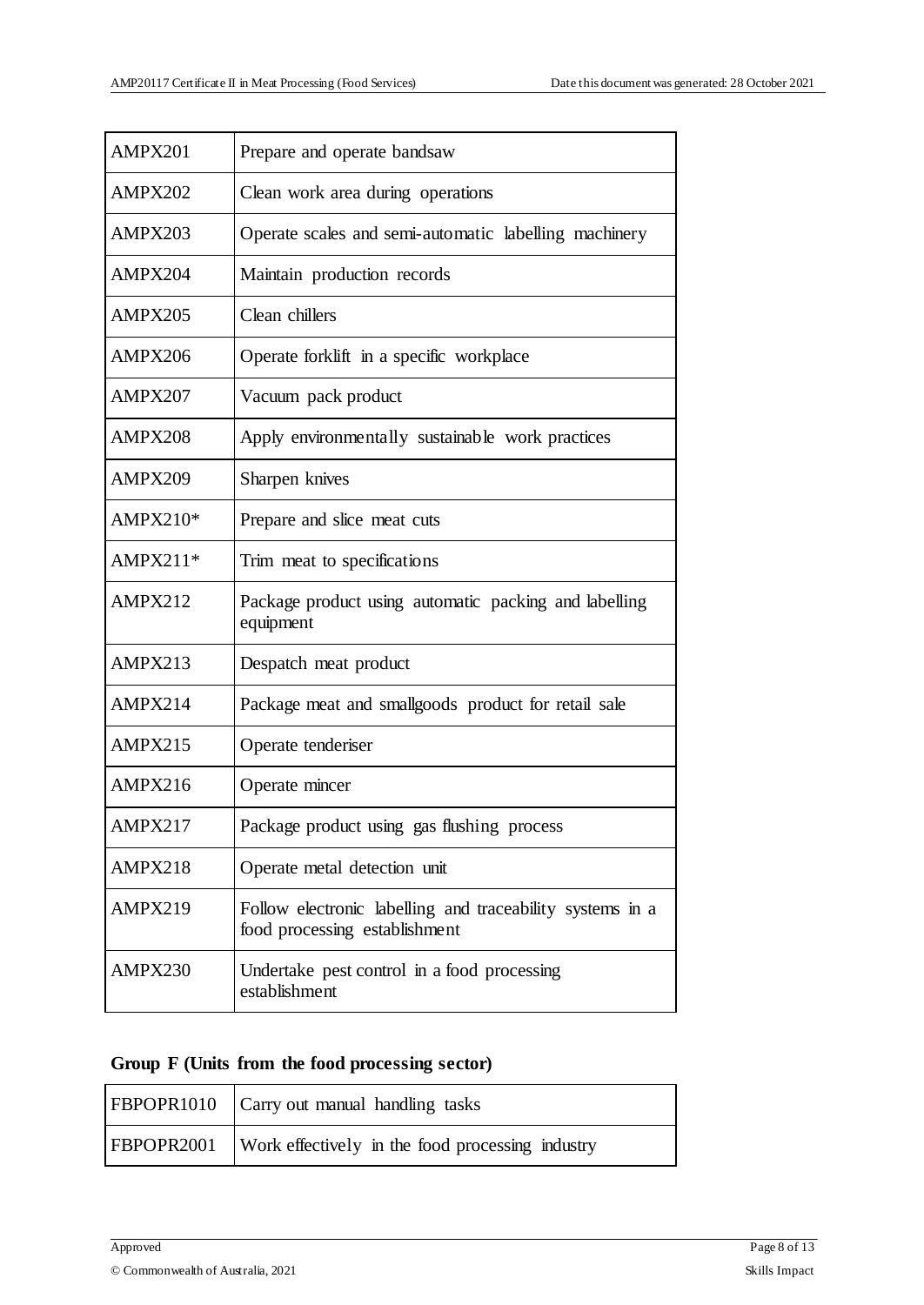| FBPOPR2002 | Inspect and sort materials and product                                |  |  |  |
|------------|-----------------------------------------------------------------------|--|--|--|
| FBPOPR2007 | Work in a freezer storage area                                        |  |  |  |
| FBPOPR2010 | Work with temperature controlled stock                                |  |  |  |
| FBPOPR2012 | Maintain food safety when loading, unloading and<br>transporting food |  |  |  |
| FBPOPR2014 | Participate in sensory analyses                                       |  |  |  |
| FBPOPR2018 | Operate a case packing process                                        |  |  |  |
| FBPOPR2019 | Fill and close product in cans                                        |  |  |  |
| FBPOPR2020 | Operate a form, fill and seal process                                 |  |  |  |
| FBPOPR2021 | Operate a fill and seal process                                       |  |  |  |
| FBPOPR2022 | Operate a high speed wrapping process                                 |  |  |  |
| FBPOPR2023 | Operate a packaging process                                           |  |  |  |
| FBPOPR2026 | Operate a forming or shaping process                                  |  |  |  |
| FBPOPR2027 | Dispense non-bulk ingredients                                         |  |  |  |
| FBPOPR2028 | Operate a mixing or blending process                                  |  |  |  |
| FBPOPR2029 | Operate a baking process                                              |  |  |  |
| FBPOPR2031 | Operate a coating application process                                 |  |  |  |
| FBPOPR2033 | Operate a depositing process                                          |  |  |  |
| FBPOPR2034 | Operate an evaporation process                                        |  |  |  |
| FBPOPR2035 | Operate an enrobing process                                           |  |  |  |
| FBPOPR2036 | Operate an extrusion process                                          |  |  |  |
| FBPOPR2037 | Operate a filtration process                                          |  |  |  |
| FBPOPR2038 | Operate a grinding process                                            |  |  |  |
| FBPOPR2039 | Operate a frying process                                              |  |  |  |
| FBPOPR2040 | Operate a heat treatment process                                      |  |  |  |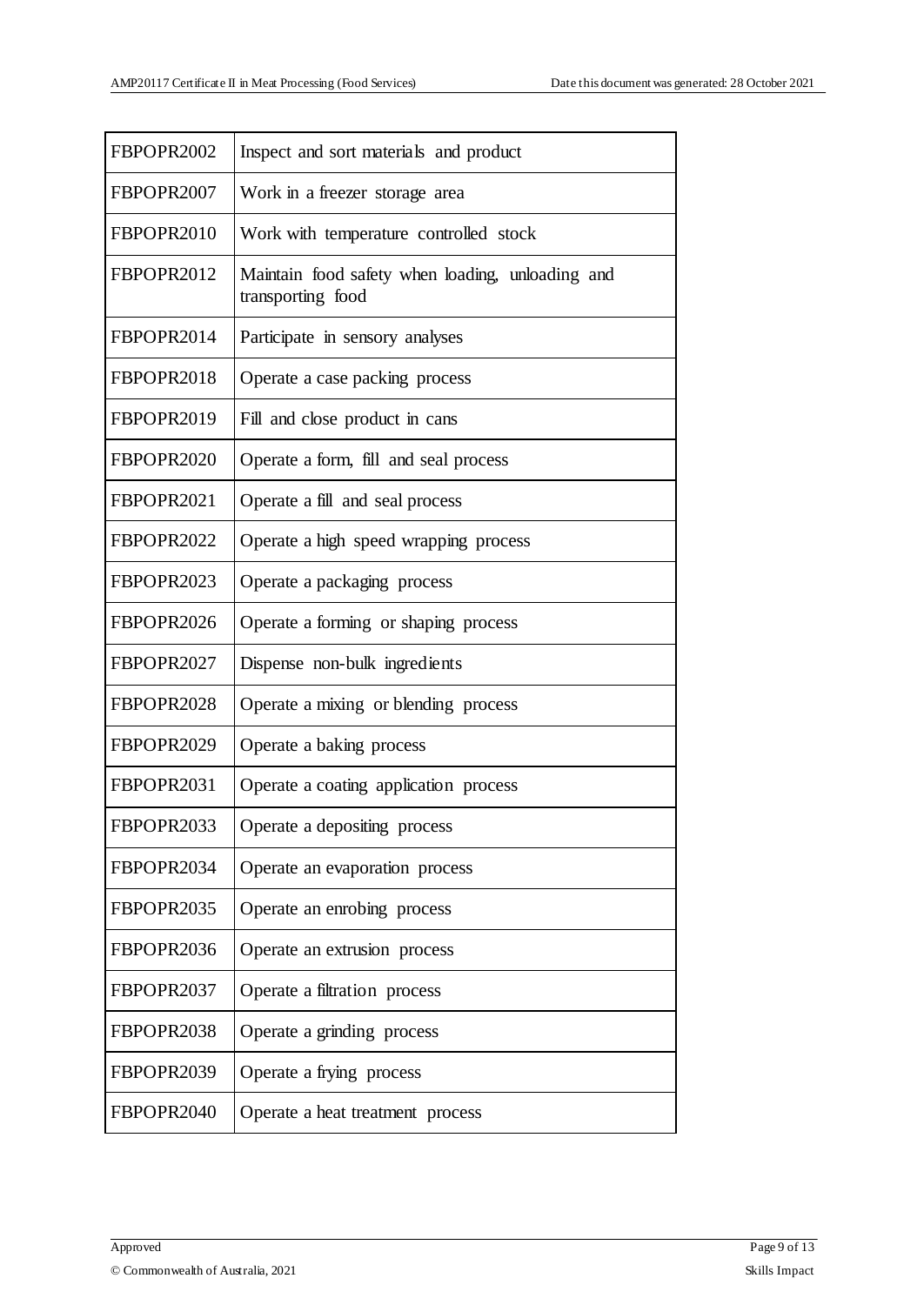| FBPOPR2041 | Operate a mixing or blending and cooking process   |
|------------|----------------------------------------------------|
| FBPOPR2042 | Operate a drying process                           |
| FBPOPR2043 | Operate an homogenising process                    |
| FBPOPR2044 | Operate a retort process                           |
| FBPOPR2045 | Operate pumping equipment                          |
| FBPOPR2046 | Operate a production process                       |
| FBPOPR2047 | Operate a portion saw                              |
| FBPOPR2048 | Pre-process raw materials                          |
| FBPOPR2049 | Operate a reduction process                        |
| FBPOPR2050 | Operate a separation process                       |
| FBPOPR2051 | Operate a spreads production process               |
| FBPOPR2052 | Operate a chocolate tempering process              |
| FBPOPR2053 | Operate a washing and drying process               |
| FBPOPR2054 | Operate a water purification process               |
| FBPOPR2056 | Operate a freezing process                         |
| FBPOPR2057 | Operate a membrane process                         |
| FBPOPR2058 | Operate a holding and storage process              |
| FBPOPR2059 | Operate a continuous freezing process              |
| FBPOPR2060 | Operate an automated cutting process               |
| FBPOPR2062 | Work in a clean room environment                   |
| FBPOPR2063 | Clean equipment in place                           |
| FBPOPR2064 | Clean and sanitise equipment                       |
| FBPOPR2065 | Conduct routine maintenance                        |
| FBPOPR2066 | Apply sampling procedures                          |
| FBPOPR2067 | Work in a food handling area for non-food handlers |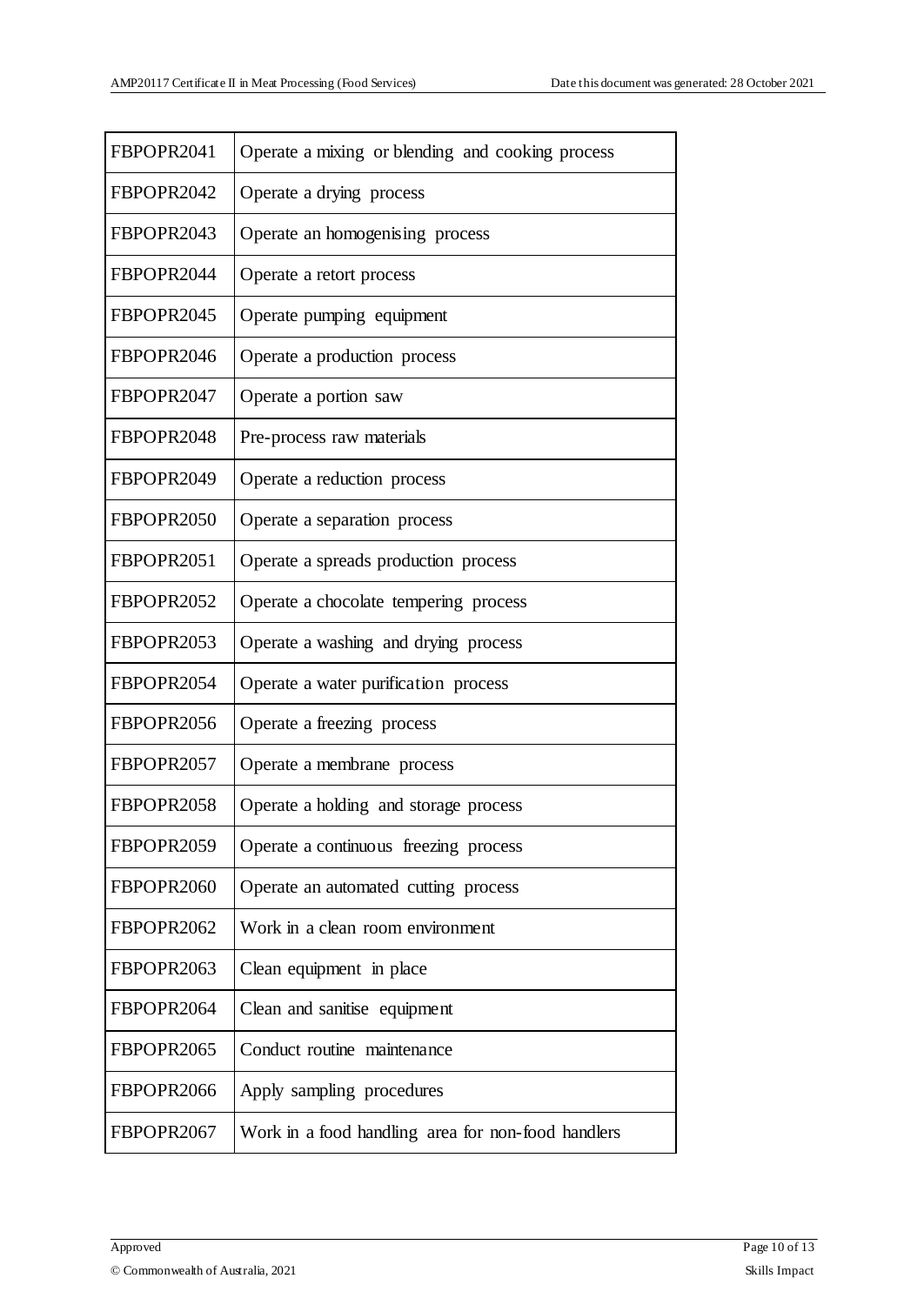| FBPOPR2068 | Operate a process control interface             |  |  |
|------------|-------------------------------------------------|--|--|
| FBPOPR2069 | Use numerical applications in the workplace     |  |  |
| FBPOPR2073 | Work in a socially diverse environment          |  |  |
| FBPOPR4001 | Apply principles of statistical process control |  |  |
| FBPPPL2001 | Participate in work teams and groups            |  |  |
| FBPSUG2022 | Operate a waste water treatment system          |  |  |

#### **Group G (Imported Units from Other Training Packages)**

| BSBTEC101       | Operate digital devices                               |  |  |  |
|-----------------|-------------------------------------------------------|--|--|--|
| CPPCLO3020      | Pressure wash and clean surfaces                      |  |  |  |
| CPPCLO3035      | Maintain cleaning storage areas                       |  |  |  |
| CPPCLO3036      | Clean at heights                                      |  |  |  |
| CPPCLO3038      | Clean food-handling areas                             |  |  |  |
| HLTAID011       | Provide First Aid                                     |  |  |  |
| MSL922001       | Record and present data                               |  |  |  |
| SIRRRTF001      | Balance and secure point-of-sale terminal             |  |  |  |
| <b>TLIA0003</b> | Complete and check import/export documentation        |  |  |  |
| <b>TLIA2014</b> | Use product knowledge to complete work operations     |  |  |  |
| <b>TLIA2021</b> | Despatch stock                                        |  |  |  |
| <b>TLIA4025</b> | Regulate temperature controlled stock                 |  |  |  |
| TLID0006        | Move materials mechanically using automated equipment |  |  |  |
| <b>TLID2003</b> | Handle dangerous goods/hazardous substances           |  |  |  |
| <b>TLID2004</b> | Load and unload goods/cargo                           |  |  |  |
| <b>TLID2010</b> | Operate a forklift                                    |  |  |  |
| <b>TLIK2010</b> | Use infotechnology devices in the workplace           |  |  |  |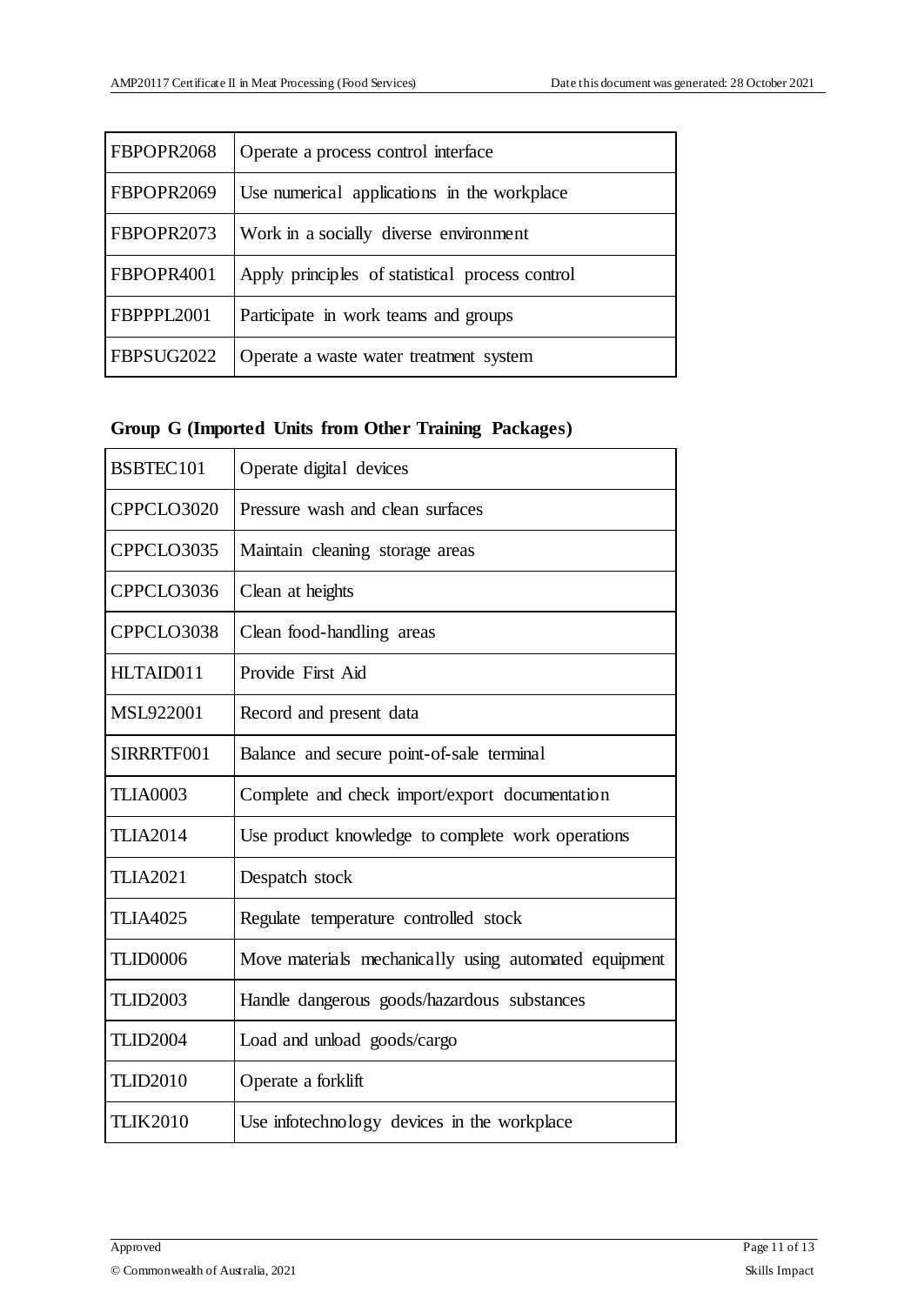#### **Prerequisite requirements**

Units listed in the Prerequisite requirement column that have their own prerequisite requirements are shown with an asterisk (\*)

| Unit of competency                                          | Prerequisite requirement |
|-------------------------------------------------------------|--------------------------|
| AMPA2044 Trim neck                                          | AMPX209 Sharpen knives   |
| AMPA2045 Trim forequarter<br>to specification               | AMPX209 Sharpen knives   |
| AMPA2046 Trim hindquarter<br>to specification               | AMPX209 Sharpen knives   |
| AMPA2047 Inspect<br>hindquarter and remove<br>contamination | AMPX209 Sharpen knives   |
| AMPA2048 Inspect<br>forequarter and remove<br>contamination | AMPX209 Sharpen knives   |
| AMPA2049 Remove spinal<br>cord                              | AMPX209 Sharpen knives   |
| AMPA2063 Measure fat                                        | AMPX209 Sharpen knives   |
| AMPA2067 Remove<br>tenderloin                               | AMPX209 Sharpen knives   |
| AMPA2068 Inspect meat for<br>defects                        | AMPX209 Sharpen knives   |
| AMPR102 Trim meat for<br>further processing                 | AMPX209 Sharpen knives   |
| AMPR104 Prepare minced<br>meat and minced meat<br>products  | AMPX209 Sharpen knives   |
| AMPR205 Use basic methods<br>of meat cookery                | AMPX209 Sharpen knives   |
| AMPR209 Produce and sell<br>value-added products            | AMPX209 Sharpen knives   |
| AMPX210 Prepare and slice<br>meat cuts                      | AMPX209 Sharpen knives   |